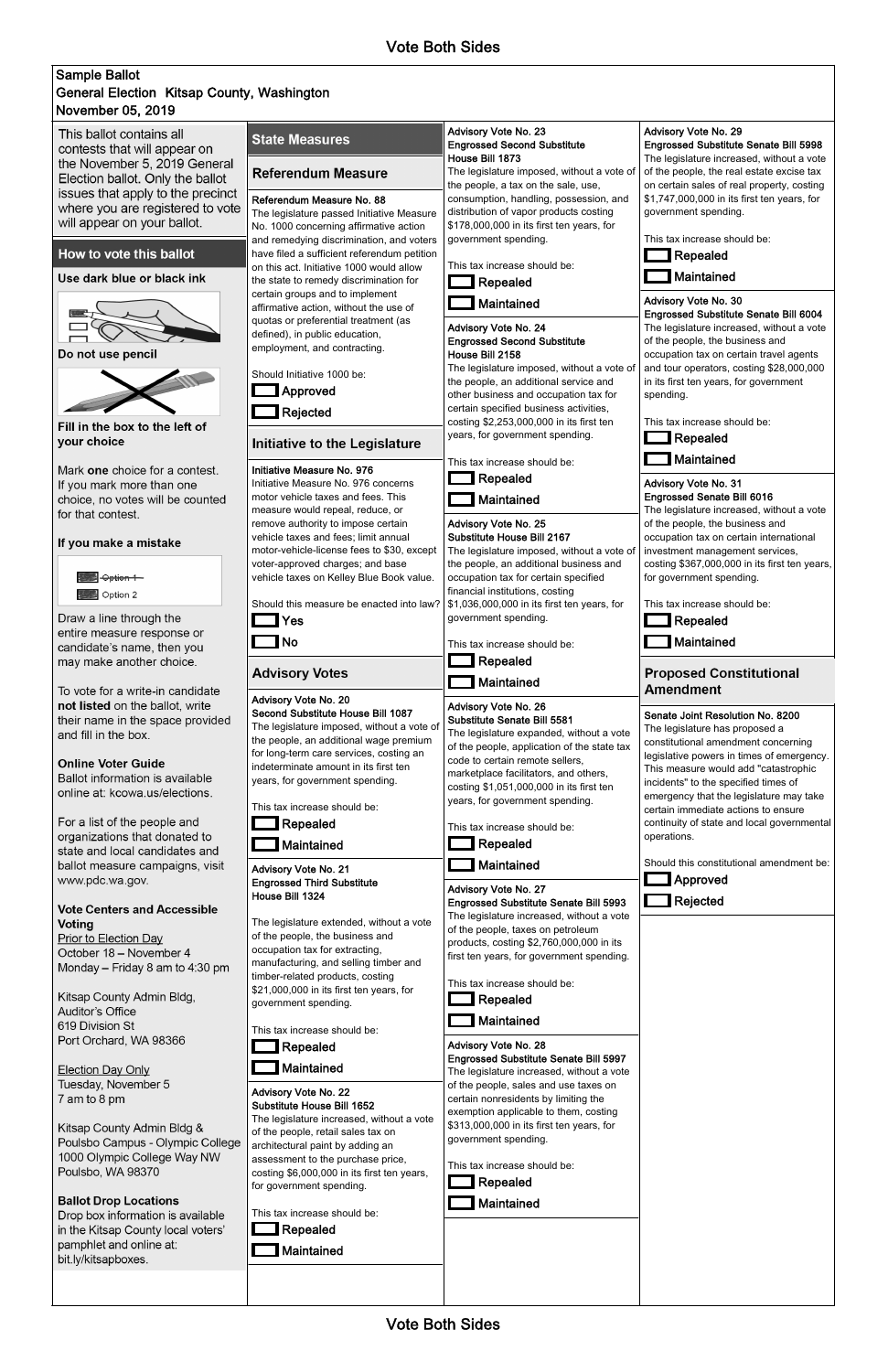| <b>General Election Kitsap County, Washington</b>                               |                                                       |                                                                    |                                                                            |
|---------------------------------------------------------------------------------|-------------------------------------------------------|--------------------------------------------------------------------|----------------------------------------------------------------------------|
| November 05, 2019                                                               |                                                       |                                                                    |                                                                            |
| <b>Local Measures and</b>                                                       | <b>City of Port Orchard</b>                           | North Kitsap School District No. 400                               |                                                                            |
| <b>Nonpartisan Offices</b>                                                      | <b>Council Position 5</b>                             | <b>Director District 2</b>                                         | <b>Fire Districts</b>                                                      |
|                                                                                 | <b>Cindy Lucarelli</b>                                | Pamela Madden-Boyer                                                | <b>Bainbridge Island Fire Department</b>                                   |
| <b>Municipal Districts</b>                                                      |                                                       | <b>Mike Desmond</b>                                                | <b>Commissioner Position 2</b>                                             |
|                                                                                 |                                                       |                                                                    | <b>YongSuk Cho</b>                                                         |
| <b>City of Bainbridge Island</b>                                                | <b>City of Port Orchard</b>                           |                                                                    | <b>Robert S. Peterson</b>                                                  |
| <b>Council District 1 At-Large</b>                                              | <b>Council At-Large</b>                               | North Kitsap School District No. 400                               |                                                                            |
| Anthony Oddo                                                                    | <b>Jay Rosapepe</b>                                   | <b>Director District 3</b>                                         |                                                                            |
| <b>Kirsten Hytopoulos</b>                                                       |                                                       | 2-year unexpired term                                              | <b>Bainbridge Island Fire Department</b>                                   |
|                                                                                 | <b>City of Poulsbo Council Position 1</b>             | <b>Breane Martinez</b>                                             | <b>Commissioner Position 3</b>                                             |
|                                                                                 | Dawn DeSalvo                                          | <b>April Ferguson</b>                                              | 4-year unexpired term                                                      |
| <b>City of Bainbridge Island</b>                                                |                                                       |                                                                    | <b>Gina Batali</b>                                                         |
| <b>Council District 2 North Ward</b>                                            | <b>Andrew J.L. Phillips</b>                           |                                                                    |                                                                            |
| <b>Kol Medina</b>                                                               |                                                       | North Kitsap School District No. 400<br><b>Director District 4</b> |                                                                            |
| <b>Kevin Fetterly</b>                                                           | <b>City of Poulsbo Council Position 2</b>             | <b>Nancy Moffatt</b>                                               | <b>Bainbridge Island Fire Department</b><br><b>Commissioner Position 4</b> |
|                                                                                 | <b>Connie Lord</b>                                    |                                                                    | Ernst (Fritz) von Ibsch                                                    |
|                                                                                 |                                                       | <b>Karl Fidler</b>                                                 |                                                                            |
| <b>City of Bainbridge Island</b><br><b>Council District 4 Central Ward</b>      |                                                       |                                                                    |                                                                            |
| Short and full 4-year term                                                      | <b>City of Poulsbo Council Position 3</b>             | North Kitsap School District No. 400                               | <b>Central Kitsap Fire and Rescue</b>                                      |
| <b>Grayson William Wildsmith</b>                                                | <b>Britt Livdahl</b>                                  | <b>Director District 5</b>                                         | <b>Commissioner Position 2</b>                                             |
|                                                                                 | Ricky D. Moon                                         | <b>Cindy Webster-Martinson</b>                                     | <b>Guy H. Earle</b>                                                        |
| Leslie A. Schneider                                                             |                                                       |                                                                    |                                                                            |
|                                                                                 |                                                       | <b>Kim Gerlach</b>                                                 |                                                                            |
| <b>City of Bainbridge Island</b>                                                | <b>City of Poulsbo Council Position 4</b>             |                                                                    | <b>Central Kitsap Fire and Rescue</b>                                      |
| <b>Council District 6 South Ward</b>                                            | <b>Jeffrey McGinty</b>                                | Central Kitsap School District No. 401                             | <b>Commissioner Position 4</b>                                             |
| <b>Sarah Blossom</b>                                                            |                                                       | <b>Director District 2</b>                                         | <b>Ken Erickson</b>                                                        |
| <b>Michael Pollock</b>                                                          |                                                       | <b>Rob MacDermid</b>                                               | <b>Curtis W. Perdue</b>                                                    |
|                                                                                 | <b>City of Poulsbo Council Position 7</b>             | <b>Ryan Hamilton</b>                                               |                                                                            |
|                                                                                 | 2-year unexpired term                                 |                                                                    |                                                                            |
| <b>City of Bremerton Council District 2</b>                                     | <b>Let</b> Gary McVey                                 |                                                                    | <b>Kitsap County Fire Protection</b>                                       |
| <b>Leslie Daugs</b>                                                             |                                                       | Central Kitsap School District No. 401                             | District No. 18<br><b>Commissioner Position 2</b>                          |
|                                                                                 |                                                       | <b>Director District 3</b>                                         |                                                                            |
|                                                                                 | <b>School Districts</b>                               | <b>Drayton Jackson</b>                                             | <b>Chris Quinn</b>                                                         |
| <b>City of Bremerton Council District 4</b>                                     |                                                       |                                                                    | William (Bill) Whiteley III                                                |
| Short and full 4-year term                                                      | <b>Bremerton School District No. 100-C</b>            |                                                                    |                                                                            |
| Lori Wheat                                                                      | <b>Director Position 1</b>                            | Central Kitsap School District No. 401                             | <b>Kitsap County Fire Protection</b>                                       |
|                                                                                 | Karen J. Bolton                                       | <b>Director District 4</b>                                         | District No. 18                                                            |
|                                                                                 |                                                       | Jeanie Schulze                                                     | <b>Commissioner Position 5</b>                                             |
| <b>City of Bremerton Council District 6</b><br>$\blacksquare$ Michael Simpson   | Bremerton School District No. 100-C                   |                                                                    | <b>Darryl Milton</b>                                                       |
|                                                                                 |                                                       |                                                                    |                                                                            |
|                                                                                 | <b>Director Position 2</b>                            |                                                                    |                                                                            |
| <b>Anna Mockler</b>                                                             |                                                       | South Kitsap School District No. 402                               |                                                                            |
|                                                                                 | <b>John Paul Hurley</b>                               | <b>Director District 1</b>                                         | <b>Kitsap County Fire Protection</b>                                       |
|                                                                                 |                                                       | <b>Keith Law</b>                                                   | District No. 18                                                            |
| <b>City of Bremerton</b>                                                        | Bremerton School District No. 100-C                   | Eric L. Gattenby                                                   | (Poulsbo Fire Department)                                                  |
| Proposition No. 1                                                               | <b>Director Position 3</b>                            |                                                                    | Proposition No.1                                                           |
| <b>Emergency Medical Care and Services</b><br><b>Tax Levy</b>                   | $\Box$ Jonee Dubos                                    |                                                                    | <b>Emergency Medical Services Property</b>                                 |
| The City Council of the City of Bremerton                                       |                                                       | South Kitsap School District No. 402<br><b>Director District 2</b> | Tax Levy                                                                   |
| adopted Resolution No. 3319 concerning                                          |                                                       |                                                                    | The Board of Fire Commissioners of                                         |
| a regular property tax levy under chapter                                       | <b>Bainbridge Island</b>                              | John R. Berg                                                       | Kitsap County Fire Protection District No.                                 |
| 84.52 RCW. Will the City be authorized to                                       | School District No. 303<br><b>Director District 1</b> | <b>Glenny Compton</b>                                              | 18 (Poulsbo Fire Department) adopted                                       |
| impose regular property tax levies of<br>\$0.50 or less per \$1,000 of assessed |                                                       |                                                                    | Resolution No. 19-05 concerning a                                          |
| valuation for each of six consecutive                                           | Lynn Smith                                            | South Kitsap School District No. 402                               | property tax levy to fund emergency<br>medical services. Will Poulsbo Fire |
| years (2020-2025) to continue financing                                         |                                                       | <b>Director District 5</b>                                         | Department be authorized to continue                                       |
| emergency medical care and services?                                            | <b>Bainbridge Island</b>                              | <b>Jeff Daily</b>                                                  | funding emergency medical services for                                     |
| Yes                                                                             | School District No. 303                               |                                                                    | its citizens by continuing a regular                                       |
|                                                                                 | <b>Director District 3</b>                            | <b>Greg Wall</b>                                                   | property tax levy of \$0.50 or less per                                    |
| No                                                                              | <b>__I</b> Sanjay Pal                                 |                                                                    | \$1,000.00 of assessed valuation for each                                  |
| <b>City of Port Orchard</b>                                                     |                                                       | North Mason School District No. 403                                | of six consecutive years, with collection<br>starting in 2020?             |
| Mayor                                                                           |                                                       | School Board Director District No. 1                               |                                                                            |
| <b>Rob Putaansuu</b>                                                            | Bainbridge Island<br>School District No. 303          | Art Wightman                                                       | Yes                                                                        |
|                                                                                 | <b>Director District 4</b>                            |                                                                    | <b>No</b>                                                                  |
|                                                                                 | <b>Lett</b> Andrew Ewing                              |                                                                    | North Kitsap Fire & Rescue                                                 |
| <b>City of Port Orchard</b><br><b>Council Position 1</b>                        |                                                       | North Mason School District No. 403                                | <b>Commissioner Position 2</b>                                             |
|                                                                                 | <b>Christina Hulet</b>                                | School Board Director District No. 3                               | Patrick M. Pearson                                                         |
| $\Box$ Shawn Cucciardi                                                          |                                                       | Laura L Boad                                                       |                                                                            |
|                                                                                 | Bainbridge Island                                     |                                                                    | D. Scott Henden                                                            |
| <b>City of Port Orchard</b>                                                     | School District No. 303                               | North Mason School District No. 403                                |                                                                            |
| <b>Council Position 4</b>                                                       | <b>Director District 5</b>                            | School Board Director District No. 4                               |                                                                            |
| Cody Morgan                                                                     | 2-year unexpired term                                 | John Campbell                                                      |                                                                            |
| <b>John Clauson</b>                                                             | Mark D. Emerson                                       |                                                                    |                                                                            |
|                                                                                 |                                                       |                                                                    |                                                                            |
|                                                                                 |                                                       |                                                                    |                                                                            |
|                                                                                 |                                                       |                                                                    |                                                                            |
|                                                                                 |                                                       |                                                                    |                                                                            |
|                                                                                 |                                                       |                                                                    |                                                                            |

Vote Both Sides